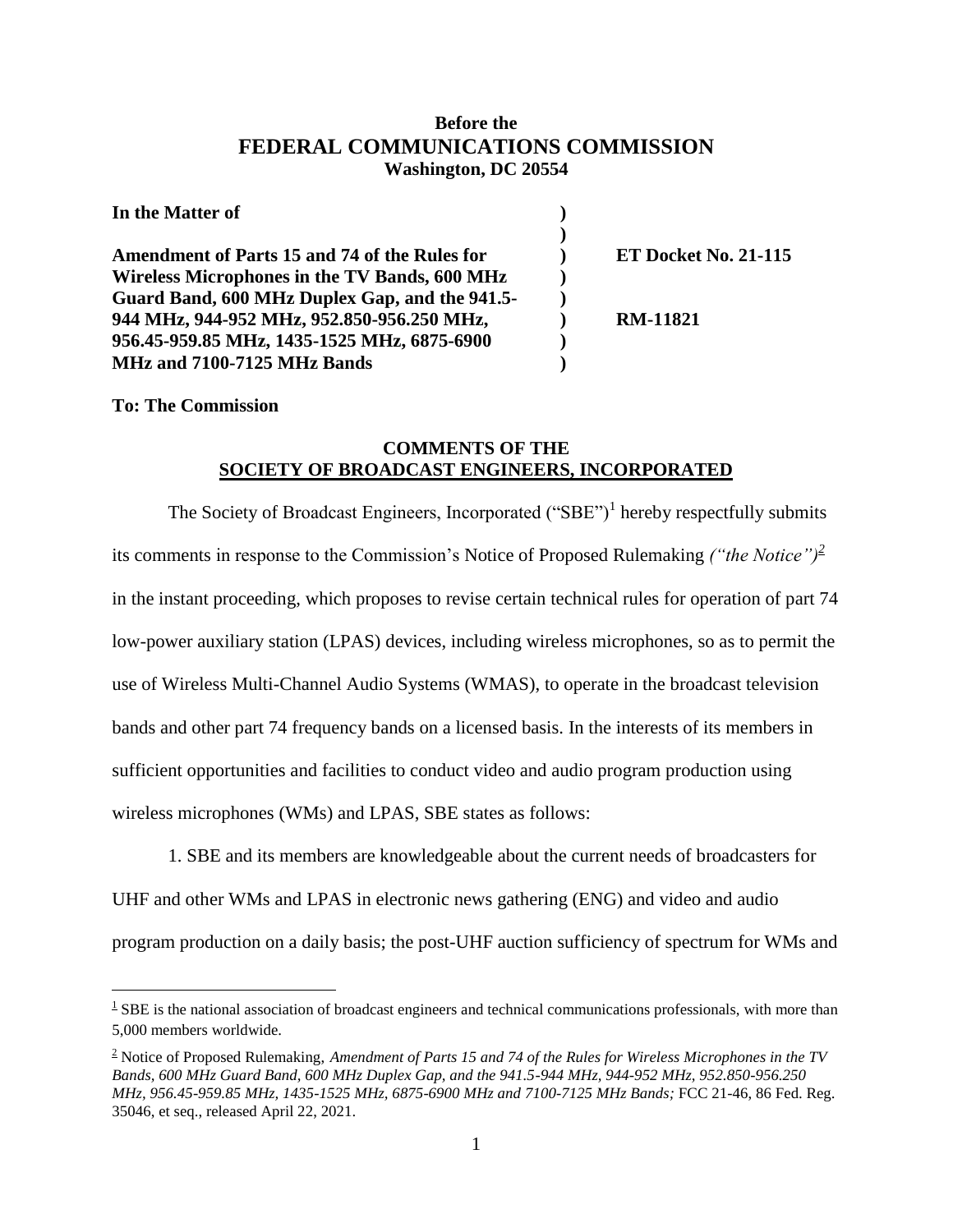LPAS; and the present level of difficulty in conducting sports, entertainment and newsworthy event program production, audio and video, whether the events are planned or unplanned. SBE is not opposed to the use of WMAS technology in the subject allocations, but (a) the use of WMAS in existing WM and LPAS allocations should be subject to coordination with SBE local market frequency coordinators; (b) WMAS systems should be operated only on a non-interference basis to incumbent WM technologies, especially at UHF, so as to not reduce further the nominal, residual UHF spectrum available for current technology WMs; and (c) WMAS should not be viewed as a replacement for conventional narrowband systems. Finally, the Commission should carefully test and evaluate the increase in the noise floor that might result from the overlay of WMAS on incumbent narrowband WM operation, and the effect of any such noise floor increases on the latter facilities. Reportedly, WMAS has a greater potential for interference than does current narrowband WM technology, and WMAS has not been shown to be compatible with the large deployment of narrowband WMs. SBE endorses the Commission's efforts to encourage spectrum efficiency in the extremely limited BAS allocations available for WMs and other auxiliary facilities. However, SBE urges that the Commission not view this proceeding as a sufficient response to the critical shortage in available spectrum for WMs, especially in the UHF television bands.

2. SBE has long sponsored and conducted - at no cost to anyone - a successful frequency coordination program for broadcast auxiliary (BAS) allocations. The volunteer coordination services in this program include accommodations for WMs and LPAS facilities. SBE therefore has a good understanding of the extent to which WMs and LPAS facilities, displaced first from the 700 MHz band and later from the 600 MHz band, have been accommodated in the residual television broadcast band, between 470 and 608 MHz, post-UHF auction and post-TV band

2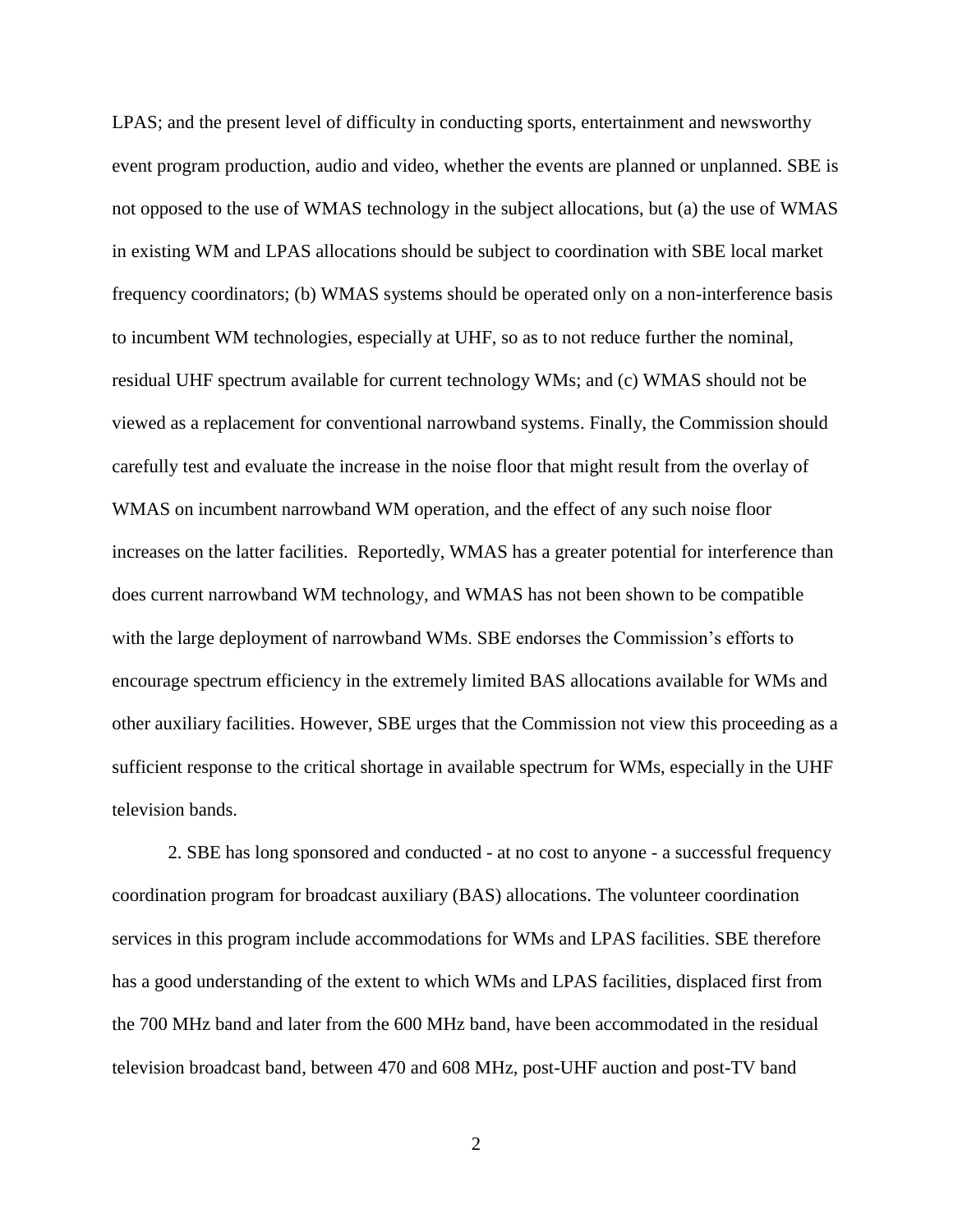repack. SBE took no position with respect to the recent petitions of Shure and Sennheiser, which asked the Commission to reconsider its December 8, 2020 decision to *not* dedicate a television broadcast channel in each market for TV White Spaces and WM/LPAS use.<sup>3</sup> However, SBE would note its firm belief, based on the extensive, and current experience of its dedicated volunteer frequency coordinators, that: (1) there currently are *severe* spectrum scarcity issues for professional, and especially broadcast WM and LPAS operators; (2) the Commission did not make a sufficient reaccommodation (at UHF or otherwise) for WMs and LPAS' displaced from most of the 614-698 MHz band in 2015 in anticipation of the UHF auction; (3) there is an increasing but unmet need for UHF WM and LPAS spectrum for audio and video sports, event and news production conducted by broadcast engineers regularly, and in many cases daily in all markets; and (4) the implementation of WMAS, even if widespread, will not be sufficient to alleviate this severe spectrum shortage.

3. SBE, while supportive of the authorization for WMAS proposed in this proceeding, urges nevertheless that the Commission consider additional WM spectrum allocations at UHF. In the best interests of the public, which relies heavily on the ability of broadcasters and video production companies to provide audio and video coverage of major news, sports and other events in real time, SBE suggests that the Commission revisit the issue of UHF spectrum available for WM and LPAS operation needed to facilitate and enhance ENG and audio and video program production in addition to encouraging spectrum-efficiencies in WM operation looking forward. To do otherwise will continue to substantially disrupt the beneficial audio and video broadcast, cable and satellite program production and services to the public as they are

<sup>3</sup> *See, Amendment of Parts 15, 73 and 74 of the Commission's Rules to Provide for the Preservation of One Vacant Channel in the UHF Television Band for Use by White Space Devices and Wireless Microphones, and Expanding the Economic and Innovation Opportunities of Spectrum Through Incentive Auctions,* MB Docket No. 15-146, GN Docket No. 12-268*, Report and Order (released Dec. 8, 2020) ("Termination Order").*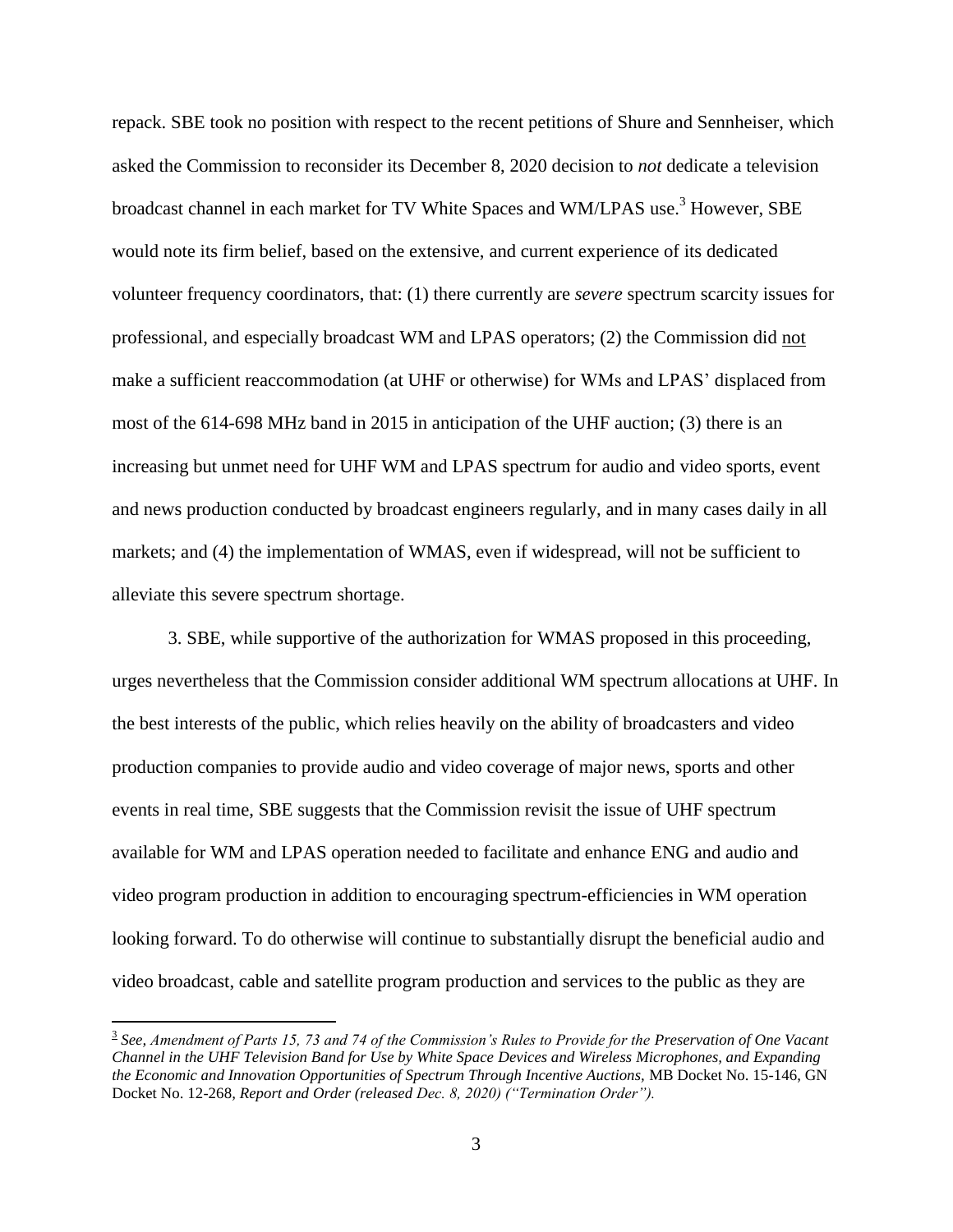now being provided and upon which the listening and viewing public relies heavily.

4. Broadcast engineers are typically involved in making the technical arrangements for, and conducting ENG and video production operations for news, sporting and entertainment events. This proceeding comes on the heels of a series of recent Commission actions in the past ten years which have heretofore, alone and cumulatively, had an exceptionally significant adverse effect on the availability of UHF spectrum for WMs, LPAS, and wireless intercom systems necessary for audio and video program production. Without any practical opportunity thus far to adapt to those changes, the Commission has, as a practical matter, largely "shut the door" on UHF WMs entirely. In the process, it has eliminated all certainty about the ability to conduct broadcast, cablecast or satellite broadcasts of urgent news, sports and entertainment programming going forward, post-pandemic, due to a completely inadequate amount of residual UHF spectrum for these devices, and with insufficient reaccommodation spectrum elsewhere.

5. On January 14, 2010, in Docket 10-24, the Commission adopted a *Report and Order and Further Notice of Proposed Rule Making* (*Wireless Microphone R&O/FNPRM*) addressing the rules for WMs and LPAS that operate in the TV bands. $<sup>4</sup>$  In that proceeding, the Commission</sup> prohibited the manufacture, import, sale, lease, offer for sale or lease, or shipment of wireless microphones and other low power auxiliary stations intended for use in the 700 MHz Band (TV channels 52-69, 698-806 MHz) in the United States. It was required that all LPAS facilities, including WMs<sup>5</sup> cease operation in the 700 MHz band no later than June 12, 2010. The Commission acknowledged that WMs are used for important functions, and noted that many

<sup>4</sup> *See Report and Order and Further Notice of Proposed Rule Making* in WT Docket Nos. 08-166 and 08-167 and ET Docket No. 10-24, 25 FCC Rcd 643 (2010).

 $\frac{5}{2}$  Low power auxiliary stations are short-path transmit devices. They are, in addition to wireless microphones and wireless intercoms, used for purposes such as cue and control communications, and synchronization of TV camera signals. 47 C.F.R. § 74.801 *et seq.*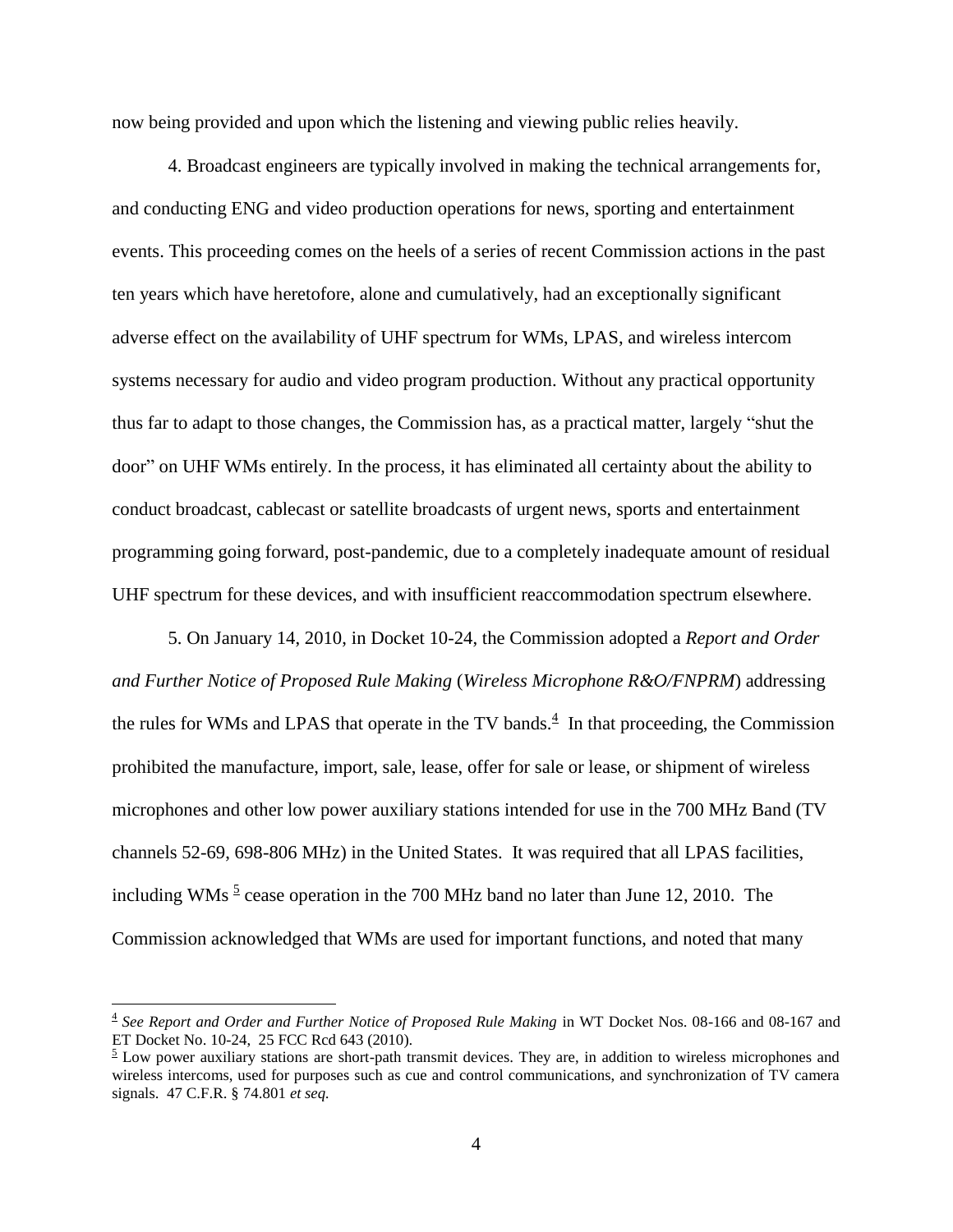WMs were being operated by (non-broadcast) entities and persons ineligible for a Part 74 license. Therefore, along with the migration of full-power TV stations, Class A TV stations, TV translators, TV boosters and Low-power TV stations to available channels below 698 MHz (the "core TV channels" as they were described at the time), LPAS' and WMs had to migrate downward as well."<sup>6</sup> This greatly reduced the number of channels available for WM and LPAS operation. A very large number of WMs were operating in the 700 MHz band, and that equipment had to be modified or replaced with equipment that would not be capable of operation above 698 MHz. There was a significant deployment of broadcast-configured WMs used by theaters, churches, entertainment venues and even for hotel audio/visual operations.

6. Meanwhile, at the low end of the UHF TV band, TV channels 14-20 (470-512 MHz, known as the "T-Band") are used in twelve large, major television markets in the United States for important land mobile radio communications. The T-Band is extensively deployed for that purpose in those markets. As discussed more fully below, there have been severe interference cases involving private land mobile communications in the T-Band markets resulting from the TV "Repack" in the past few years of television stations displaced from 614-698 MHz due to the UHF auction being relocated below 608 MHz. The Repack has resulted in more TV broadcast station assignments on television channels just below the T-Band, and in markets adjacent to T-Band Markets on Television Channels 14, 15 and 16. There is a plethora of additional uses made of the television broadcast band. As noted in the *Second Memorandum Opinion and Order* in the 2012 White Spaces Docket <sup>2</sup> at  $\P$  8:

 $6$  TV channels 2-51, excluding channel 37.

<sup>7</sup> *Unlicensed Operation in the TV Broadcast Bands*, ET Docket No. 04-186, *Additional Spectrum for Unlicensed Devices Below 900 MHz and in the 3 GHz Band*, ET Docket No. 02-380, Second Memorandum Opinion and Order, 25 FCC Rcd 18661 (2010) (the White Spaces Docket). *See also Unlicensed Operation in the TV Broadcast Bands*, ET Docket No. 04-186, Third Memorandum Opinion and Order, 27 FCC Rcd 3692 (2012).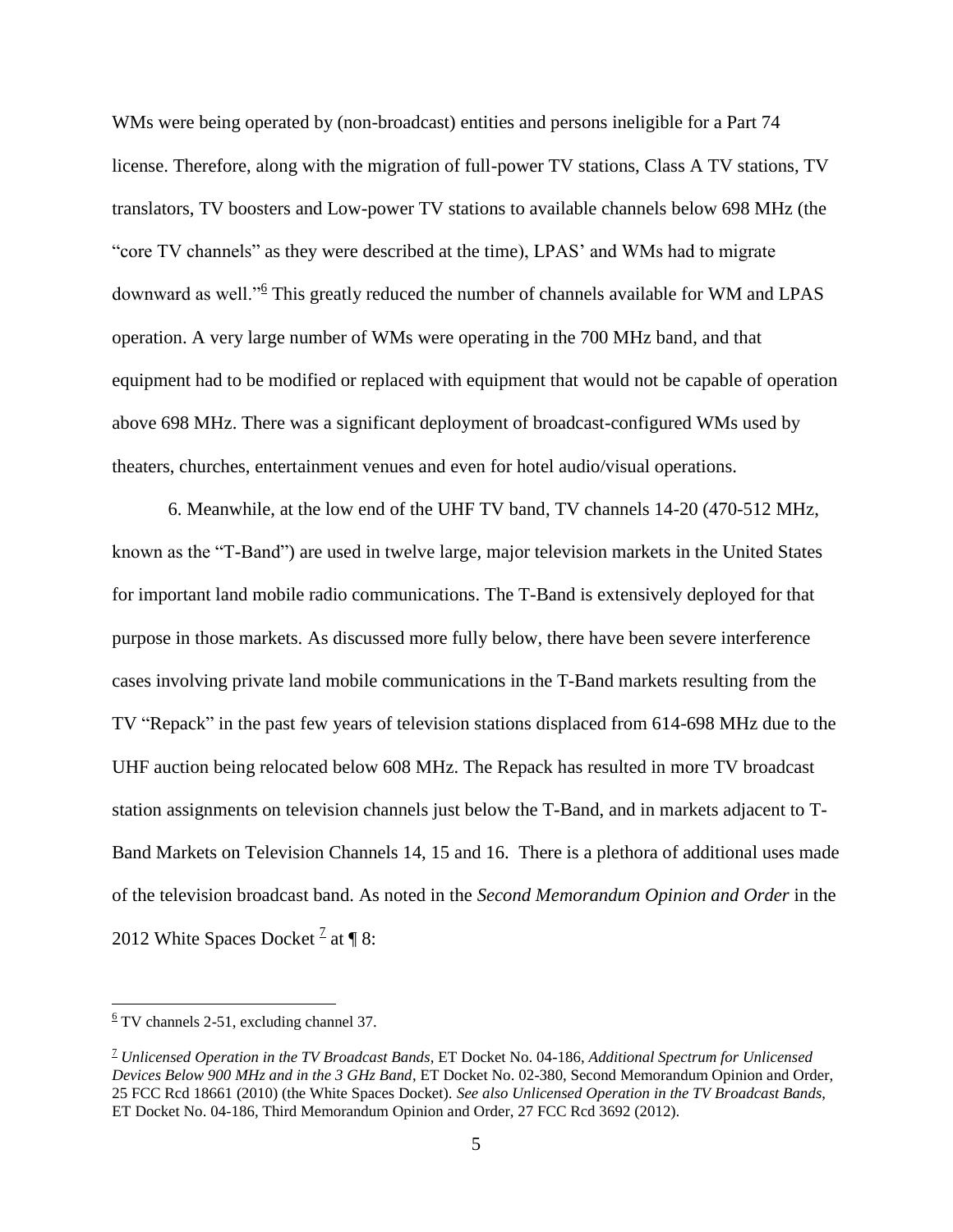In addition, medical telemetry equipment is permitted to operate on an unlicensed basis on any vacant TV channel in the range of channels 7-46, and unlicensed remote control devices are allowed to operate on any TV channel above 70 MHz (*i.e.*, above channel 4), except for channel 37. TV channel 37 (608-614 MHz) is allocated for radio astronomy and the wireless medical telemetry service (WMTS), and is not used for TV broadcasting. The Offshore Radiotelephone Service uses channels 15-17 in certain regions along the Gulf of Mexico… (footnotes omitted)

The compression of all of those uses into the then-residual television band 512-698 MHz, plus the Commission's addition of TV White Spaces Devices (TVBDs) to the mix and the accommodation (essentially legalization) of unlicensed WM users in that same spectrum made successful frequency coordination of WMs and LPAS' exceptionally difficult, despite real-time channel sharing procedures developed and utilized by SBE frequency coordinators in order to maximize spectrum efficiency.

7. Yet, the Commission did, as recently as September of 2010, provide at least *some* protection for WMs and LPAS. In the *Second Memorandum Opinion and Order* in the White Spaces Docket, at ¶ 29, the Commission stated that it "continue[s] to recognize that wireless microphones are currently used in many different venues where people gather for events large and small and many consumers and businesses have come to rely on these devices." Specifically for the purpose of accommodating WMs after the reallocation of the 700 MHz band, the Commission noted that it had previously limited use of TV channels 2 and 5-20 to communications between fixed TVBDs, and it had also previously reserved two channels in the range 14-51 in the 13 markets where PLMRS and CMRS systems operate "to make sure that frequencies are available for wireless microphones.<sup>38</sup> Most importantly, the Commission held in September of 2010 that it was "…*expanding the reservation of two channels in the range 14-51* 

<sup>8</sup> *See Second Report and Order*, 23 FCC Rcd 16860 (2089) at ¶ 151. With regard to channels 2 and 5-20, the Commission stated that restricting use of channels 2 and 5-20 to communications by fixed devices with other fixed devices would limit the number of TVBDs that could potentially conflict with wireless microphone use.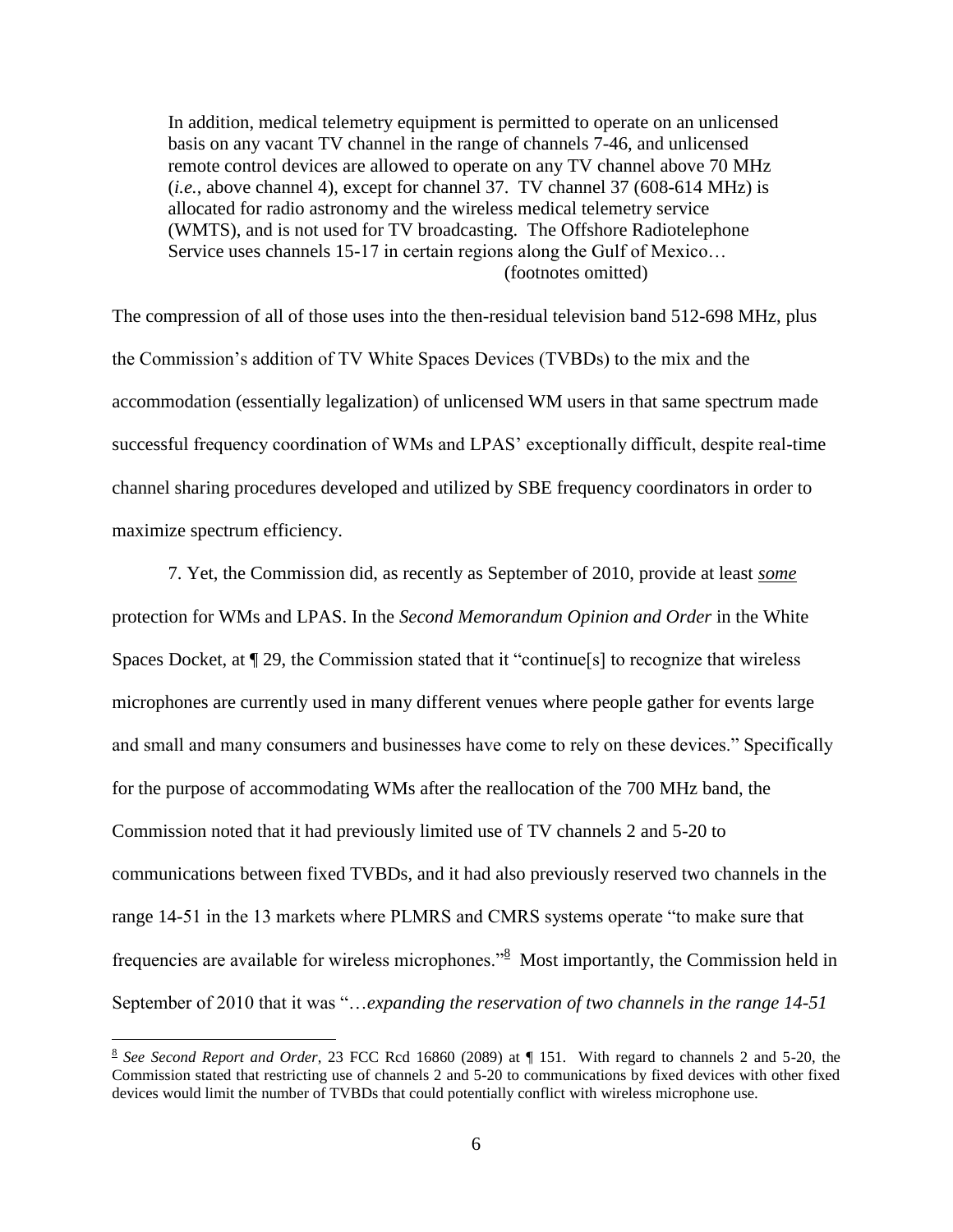*to all markets nationwide as suggested by several petitioners. This will provide frequencies where a limited but substantial number of wireless microphones can be operated on any basis without the potential for interference from TV bands devices. It will also ensure that frequencies are available everywhere for licensed wireless microphones used on a roving basis to operate*  without risk of receiving harmful interference from TVBDs." <sup>2</sup> The Commission also provided for a nominal separation distance between TVBDs and sites of venues and events where large numbers of unlicensed wireless microphones are used by permitting such sites to be registered in the TV bands databases. It noted that, at any particular location, a number of TV channels would not be available for TVBDs due to the application of the various interference protection requirements under the rules. Therefore, the Commission concluded, "a significant amount of spectrum will be available on which wireless microphones can be operated as they have in the past without concern for interference from TVBDs. We believe that this spectrum will provide sufficient frequencies to support wireless microphone operations at the great majority of events." Because of these accommodations, and specifically because of the reservation of the two channels per market for WM and LPAS operation,  $\frac{10}{10}$  broadcasters and video production companies were confident that they could continue to conduct ENG and event production activities as necessary (albeit with increased reliance on local SBE frequency coordination and the cooperative, intra-service real-time channel sharing arrangements fostered by SBE's coordinators). Broadcasters after late 2010 invested heavily in wireless microphones that would operate near TV channel 37 because of the location of the reserved channels specified by the Commission.

<sup>9</sup> *Second Memorandum Opinion and Order*, 25 FCC Rcd 18661 at 18674 (2010).

 $\frac{10}{10}$  *See*, 47 C.F.R. §15.707(a) (prohibiting white space devices on the first channel above and the first channel below channel 37 that are available, or if a channel is not available above and below channel 37, prohibiting white space devices on the first two channels nearest to channel 37).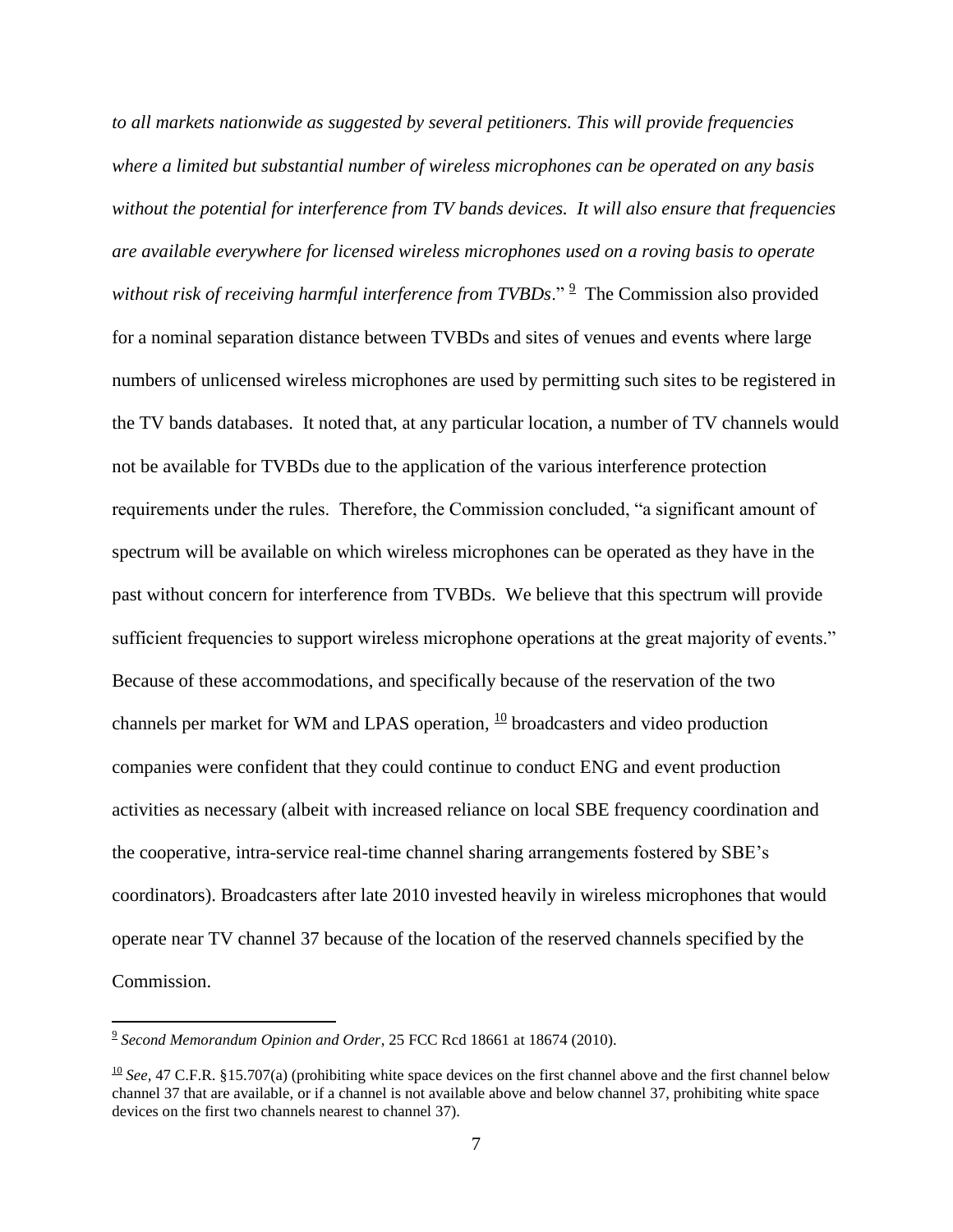8. The Commission's accommodation for UHF WMs in 2010 was certainly no panacea.

As the Commission acknowledged in 2012,<sup>11</sup> *there is at any given news or entertainment event the need for more than 100 WMs and LPAS devices*. <sup>12</sup> There was then not enough UHF spectrum to accommodate them. With respect to ENG, from the perspective of television broadcasters, the ability to cover breaking news events in real time necessitates *reliably available* WM spectrum. In 2012, in the Incentive Auctions proceeding, SBE noted that "it is critical for broadcasters that there be at least two reserved channels, totaling at least 12 MHz, exclusively for WM operation." The justification for that position was that, at a breaking news event, multiple broadcast entities converge on the same geographic area. Some are local, some are not. Each entity requires (at the

 $\overline{a}$ 

 $12$  At the largest sporting events and at political conventions, there are typically more than 120 WMs and LPAS devices in use, often simultaneously. For example, at a recent, pre-pandemic Formula One automobile race in Texas, held at a track well away from the metropolitan area of Austin, Texas, there was an acute shortage of WM spectrum, and well over 120 WMs were in use at any given time, due to the presence of non-U.S. broadcasters as well as local broadcast and video production entities. At the NFL Super Bowl® each year, and during political conventions, extraordinary efforts are made to accommodate the number of WMs necessary to provide coverage of these events that the public expects, using a series of television broadcast channels. Event frequency coordinators are required at these events to make sure that the most efficient use is made of the limited amount of spectrum available now for WMs in real time, and channel sharing by frequency is necessary but not sufficient. Both the NFL and large event sponsors are forced to obtain Special Temporary Authority to use UHF land mobile spectrum for WM and LPAS operations. Given the current amount of WM spectrum, the ability does not exist to bring these events to the viewing public as they are now and as those people have come to expect, despite the use by SBE coordinators of spectrum efficient sharing techniques and despite the best efforts at accommodation provided by the Commission's very professional Experimental Licensing Division of the Office of Engineering and Technology.

 $11$  A good primer on WM and LPAS use of UHF television broadcast bands was provided by the Commission in 2012. *See Expanding the Economic and Innovation Opportunities of Spectrum Through Incentive Auctions*, Notice of Proposed Rulemaking, GN Docket No. 12-268 (rel. Oct. 2, 2012) ("*Incentive Auctions NPRM*") at paragraph 223. There, the Commission stated that:

Licensed LPAS may operate on vacant channels allocated to television broadcasting. In the UHF band, co-channel LPAS operations must be separated by a distance of at least 113 kilometers (70 miles) from the television station. Unlicensed wireless microphones are permitted similar types of operations on this unused spectrum. Wireless microphones operate in a relatively narrow bandwidth and often are technically capable of choosing different frequencies among multiple vacant channels available for operation. Many wireless microphones are used regularly and predictably (*e.g*., at television studios, movie studio lots, or major sporting events facilities), but at times the location of their operation changes (*e.g*., covering news events in different places). The nature of wireless microphones and their use is such that they operate for relatively short intervals at different times, and the specific frequencies they use for operation often change, even when used at one location. Theatrical and sports productions and other major events often use more than 100 wireless microphones, which in certain locations could use most if not all of the UHF channels available to them in the television bands.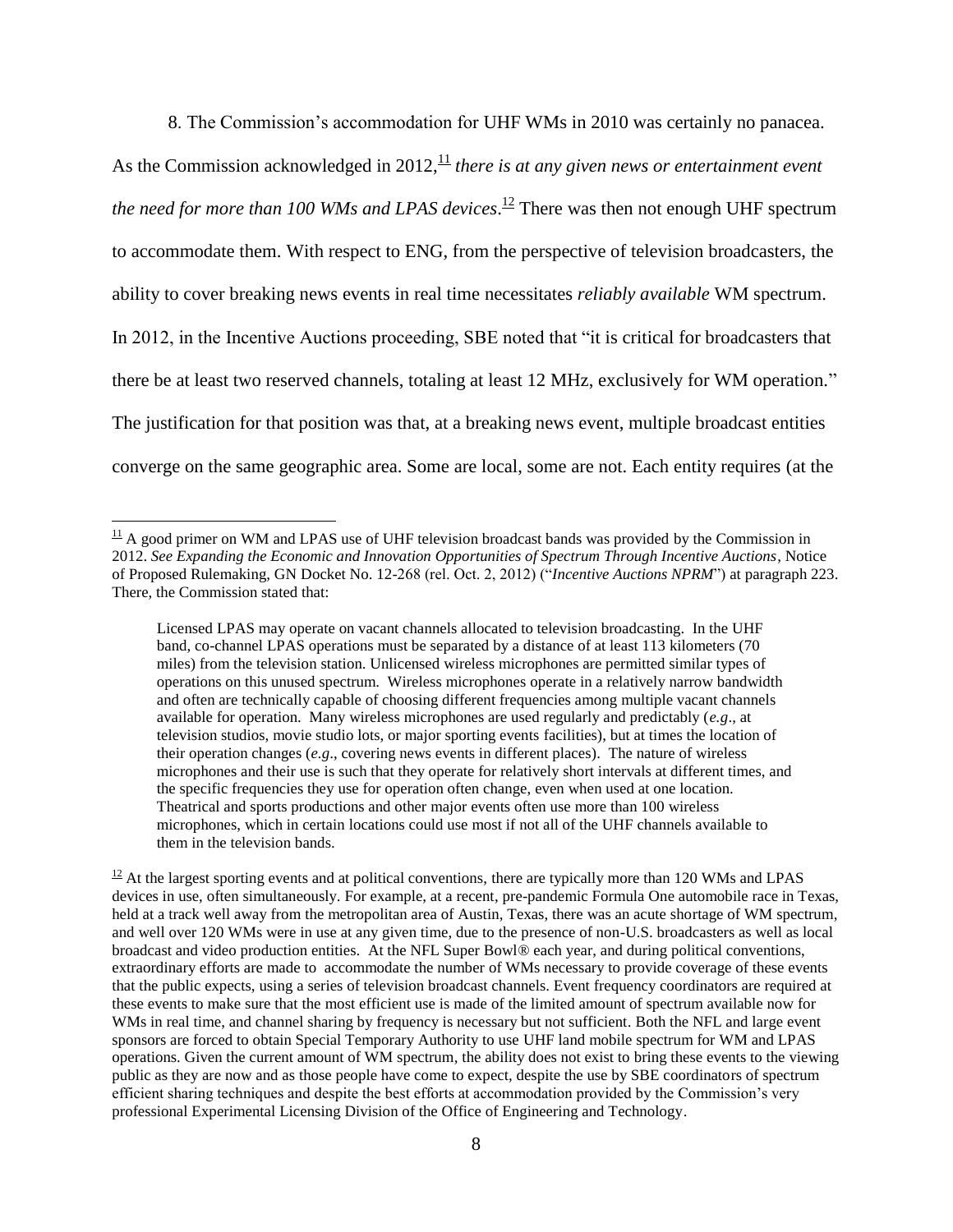very least) two WM channels (one for the WM and one for the IFB). One broadcast entity may have several reporters on site, necessitating several channels. The opportunity to cover these events depends on available spectrum for this purpose.

9. In the *Incentive Auctions* Docket*,* the Commission recognized that the proposal to auction and repack the UHF TV band below 698 MHz would reduce the spectrum available in the TV bands for secondary use by licensed and unlicensed WMs and LPAS systems, and as well reduce the spectrum available for unlicensed TV white spaces devices.<sup>13</sup> However, the steps that were taken in the White Spaces docket, specifically the reservation of the two channels per market for WM and LPAS operation where white spaces devices were not permitted near channel 37,  $\frac{14}{1}$  were viewed as sufficient to accommodate ongoing video and audio production using WMs at the time.

10. All of that changed with the advent of the 600 MHz auction. In a series of proceedings,  $\frac{15}{12}$  the Commission precluded operation of WMs in the band 614-698 MHz (other than in the guard bands and the duplex gap); abandoned the two-reserved-channel per market

<sup>13</sup> *Incentive Auctions NPRM*, at ¶¶ 221-239.

 $\frac{14}{16}$  *See*, 47 C.F.R. §15.707(a) (prohibiting white space devices on the first channel above and the first channel below channel 37 that are available, or if a channel is not available above and below channel 37, prohibiting white space devices on the first two channels nearest to channel 37).

<sup>15</sup> See, *Revisions to Rules Authorizing the Operation of Low Power Auxiliary Stations in the 698-806 MHz Band*, *Public Interest Spectrum Coalition, Petition for Rulemaking Regarding Low Power Auxiliary Stations*, *Including Wireless Microphones, and the Digital Television Transition, Amendment of Parts 15, 74 and 90 of the Commission's Rules Regarding Low Power Auxiliary Stations, Including Wireless Microphones*, WT Docket Nos. 08-166 and 08-167 and ET Docket No. 10-24, Report and Order and Further Notice of Proposed Rulemaking, 25 FCC Rcd 643, 644-45, 682-87, paras. 2, 81-90 (2010) (*TV Bands Wireless Microphones R&O and Further NPRM*); *Amendment of Part 15 of the Commission's Rules for Unlicensed Operations in the Television Bands, Repurposed 600 MHz Band, 600 MHz Guard Bands and Duplex Gap, and Channel 37, and Amendment of Part 74 of the Commission's Rules for Low Power Auxiliary Stations in the Repurposed 600 MHz Band and 600 MHz Duplex Gap; Expanding the Economic and Innovation Opportunities of Spectrum Through Incentive Auctions*, ET Docket No. 14-165 and GN Docket No. 12-268, Report and Order, 30 FCC Rcd 9551 (2015) (*TV Bands Part 15 R&O*); and *Revisions to Rules Authorizing the Operation of Low Power Auxiliary Stations in the 698-806 MHz Band, Public Interest Spectrum Coalition, Petition for Rulemaking Regarding Low Power Auxiliary Stations, Including Wireless Microphones, and the Digital Television Transition, Amendment of Parts 15, 74, and 90 of the Commission's Rules Regarding Low Power Auxiliary Stations*, WT Docket Nos. 08-166 and 08-167 and ET Docket No. 10-24, Second Report and Order, 29 FCC Rcd 6103 (2014) (*TV Bands Wireless Microphones Second R&O*).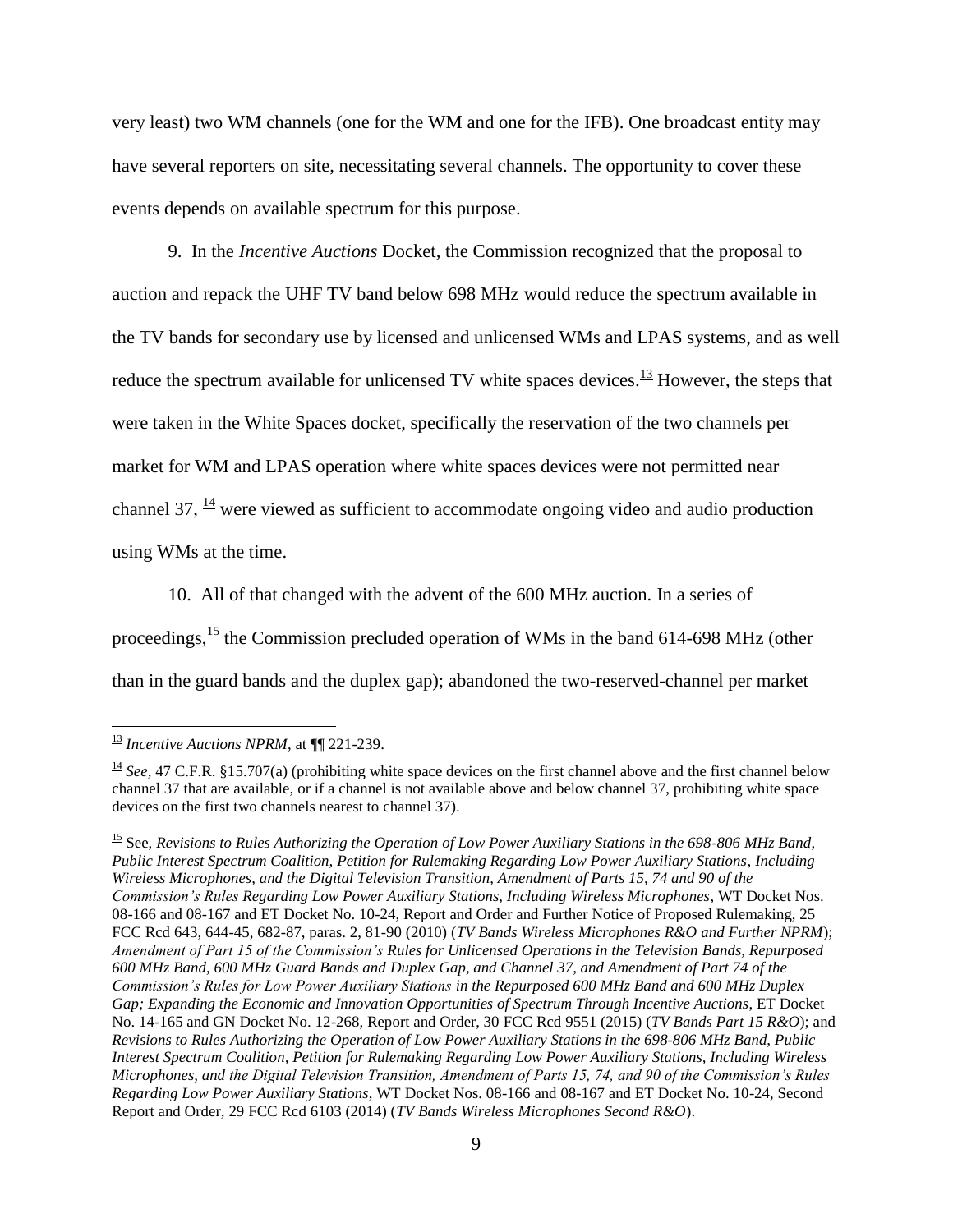plan adopted earlier; declined to allocate additional spectrum for displaced WMs, claiming that WM operation theretofore had been "inefficient"; proposed instead to reserve one UHF TV channel for WM operation per market, and permitted WM operation in other bands. In the *Wireless Microphones Report and Order*, the Commission allowed what it termed "increased access" to VHF channels between 169-172 MHz; expanded LPAS eligibility for licensed use of the 600 MHz duplex gap and the 944–952 MHz band; and it allowed WM operation in the 941- 944 MHz and 952–960 MHz bands (making the band 941-960 MHz available on a contiguous basis for WM operation), in the 1435-1525 MHz band, and in the 6875-7125 MHz band under certain conditions. None of these UHF band alternatives, alone or in the aggregate, is in any sense a sufficient alternative to the loss of access to almost all of the 614-806 MHz band over a relatively short period of time, during which demand for WMs has increased substantially.

11. First of all, the VHF spectrum at 169-172 MHz is not at all equivalent to the UHF band for WM operation because of antenna inefficiency. It does not permit the robust propagation characteristics of the UHF band for WMs because of this factor alone. The restrictions applicable to the guard band and duplex gap segments at UHF, which include a 20 mW EIRP power limit, *radically* reduce the utility, range and reliability of WMs operating in those small, residual segments, when the normal broadcast power level of WMs is 250 mW. The guard band and the duplex gap are subject to high ambient noise levels from out of band emissions of the primary users of the 600 MHz band post-auction, and therefore those segments are of very limited utility, at best. The band 941-960 MHz has a number of incumbent users, not the least of which is aural studio-to-transmitter links and other fixed microwave uses which severely limit the use of the band. While the STLs and TSLs are not likely to be adversely affected by the presence of WMs in the band due to robust link margins of STL and TSL

10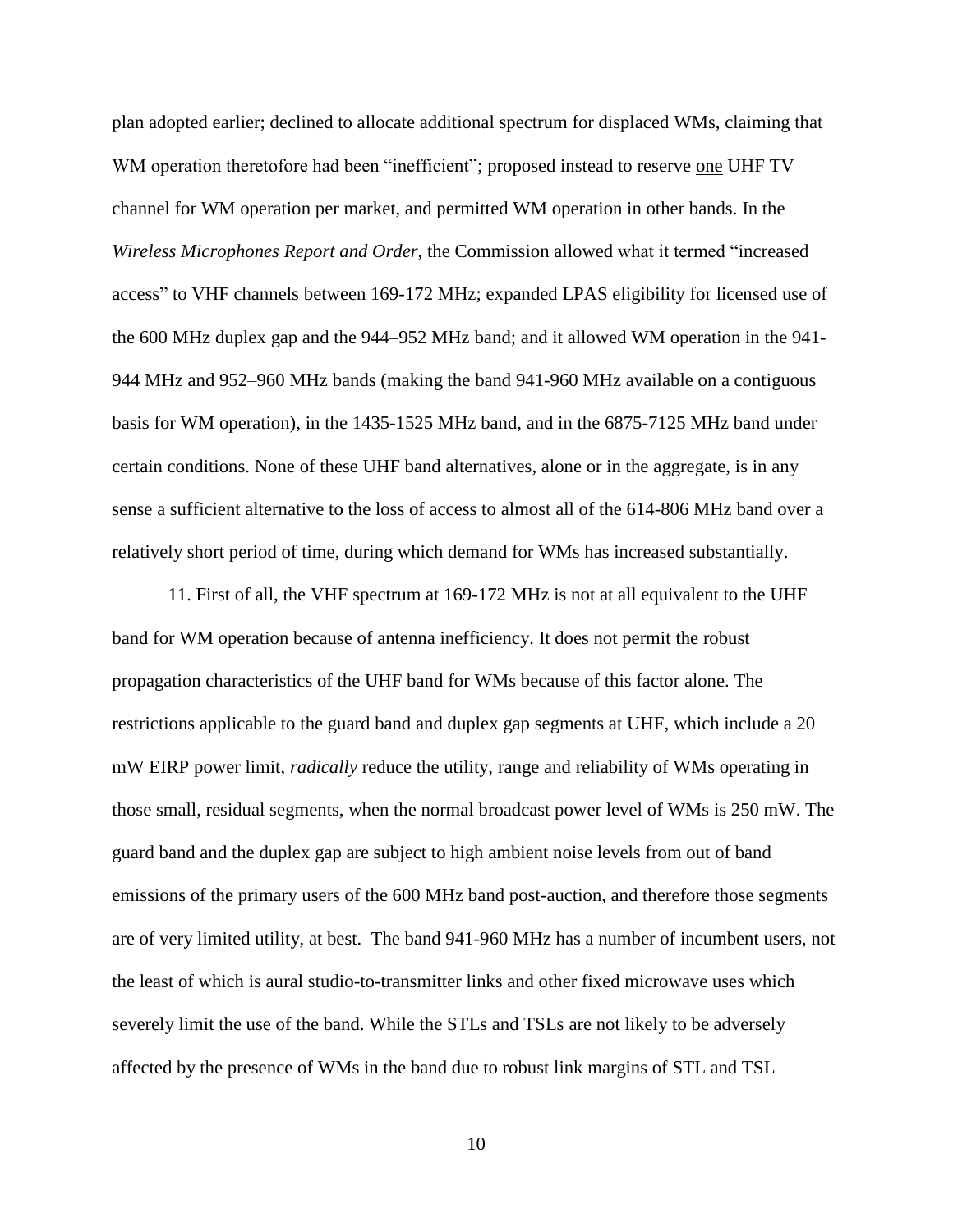facilities, the reverse is not true at all, and regular WM operation for ENG in that band is not reliable. Other conflicting uses are Operational Fixed Microwave, and public and private land mobile operation. The same problem of conflicting, preclusive incumbent users exists in the band 1435-1525 MHz, which is allocated on a primary basis to Aeronautical Mobile Telemetry (AMT) which necessitates that all WM operation in that band is subject to prior coordination with AFTRCC. AFTRCC, despite its high level of efficiency in coordinating special operations such as wide bandwidth video production in the band, cannot accommodate broadcasters on a predictive basis, and so only extremely short term coordination is available, and coordination can take days or even weeks. Furthermore, that band is only available to high-capacity WM users. The use of that band for ENG wireless mic operation is thus not feasible, due to the need for immediate, unplanned access to the band for WM operation. In any case, the entire band is most often used necessarily at a sports or event venue for planned, short-term production using videobandwidth channels via grants of Special Temporary Authority, coordinated through AFTRCC, due to shortages in video channels at the same events in the 2, 2.5, 6.5 and 7 GHz ENG bands. Finally, in the band 6875-7125 MHz, there are licensed, fixed and mobile ENG operations and fixed wireless backhaul operations, making use of the band difficult at best.<sup>16</sup> The band was made available for WMs in the United States due to the manufacture of some WM equipment in Europe which has not been imported here to date, but the utility of the band in the United States for WM operation is severely limited and not reliable. The assumption, therefore, that the VHF TV band, the 900 MHz band, the 1.4 GHz band and the 7 GHz band offer, individually or together, real reaccommodation spectrum for that taken at UHF from broadcasters and video and

<sup>&</sup>lt;sup>16</sup> While mobile BAS operation in the 7 GHz band cannot be licensed any longer, there are numerous outstanding 7 GHz BAS licenses authorizing mobile operation, which are in use daily in large markets for broadcast ENG due to heavy loading in the 2 GHz (2025-2110 MHz) BAS band, and the exceptionally high noise levels in the 2.5 GHz (2450-2483.5 GHz) BAS band.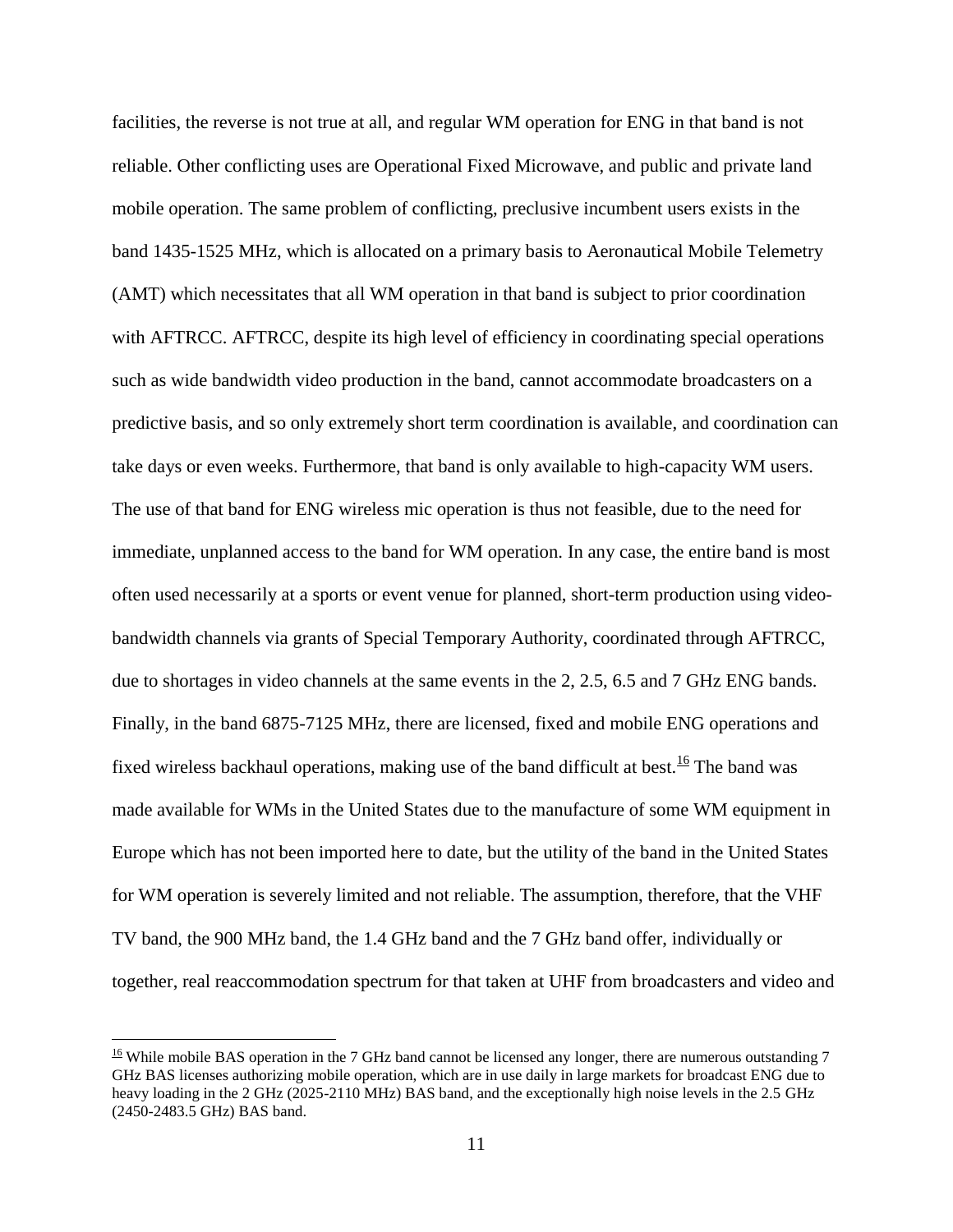audio program producers for WM and LPAS operation is absolutely illusory.

12. As alluded to hereinabove, the displacement of WMs from the bands above 608 MHz, coupled with the results of the TV band repack following the 600 MHz auction, has all but precluded UHF WM operation in the remainder of the UHF television band, between 470 and 608 megahertz, and especially in the T-Band, between 470 and 512 MHz (TV Channels 14 through 20). Auction 1000 was conducted pursuant to Title VI of the Middle Class Tax Relief and Job Creation Act of 2012 (Spectrum Act).<sup>17</sup> The incentive auction was composed of a reverse auction (Auction 1001) in which broadcasters offered to voluntarily relinquish some or all of their spectrum usage rights in the band above 614 MHz, and a forward auction (Auction 1002) of new, flexible-use licenses suitable for providing mobile broadband services. This necessitated the "repacking" or reorganizing of television stations in the residual broadcast television band so that the stations that remained on the air after the incentive auction would occupy a smaller portion of the UHF band, thereby freeing up a portion of that band for new wireless broadband uses. The repacking was authorized by a specific grant of authority in the Spectrum Act.<sup>18</sup> The Spectrum Act required "all reasonable efforts to preserve [as of the date of the enactment of the Act] the coverage area and population served of each broadcast television licensee, as determined using the methodology described in OET Bulletin 69."<sup>19</sup> The selection of winning reverse auction bids depended in large part on the Commission's ability to assign television channels to the stations that were not relinquishing their spectrum usage rights. The Commission collected a large amount of data to determine how to repack both reverse auction participants and non-participants. Among this data were "domain files" which included a list of

<sup>&</sup>lt;sup>17</sup> Middle Class Tax Relief and Job Creation Act of 2012, Pub. L. No. 112-96, §§ 6402 (codified at 47 U.S.C. § 309(j)(8)(G)), 6403 (codified at 47 U.S.C. § 1452), 126 Stat. 156 (2012) (the Spectrum Act).

 $\frac{18}{16}$  *Id*, Section § 6403(b)(1).

 $\frac{19}{2}$ *Id*, §§ 6403(b)(1)(B), (b)(2).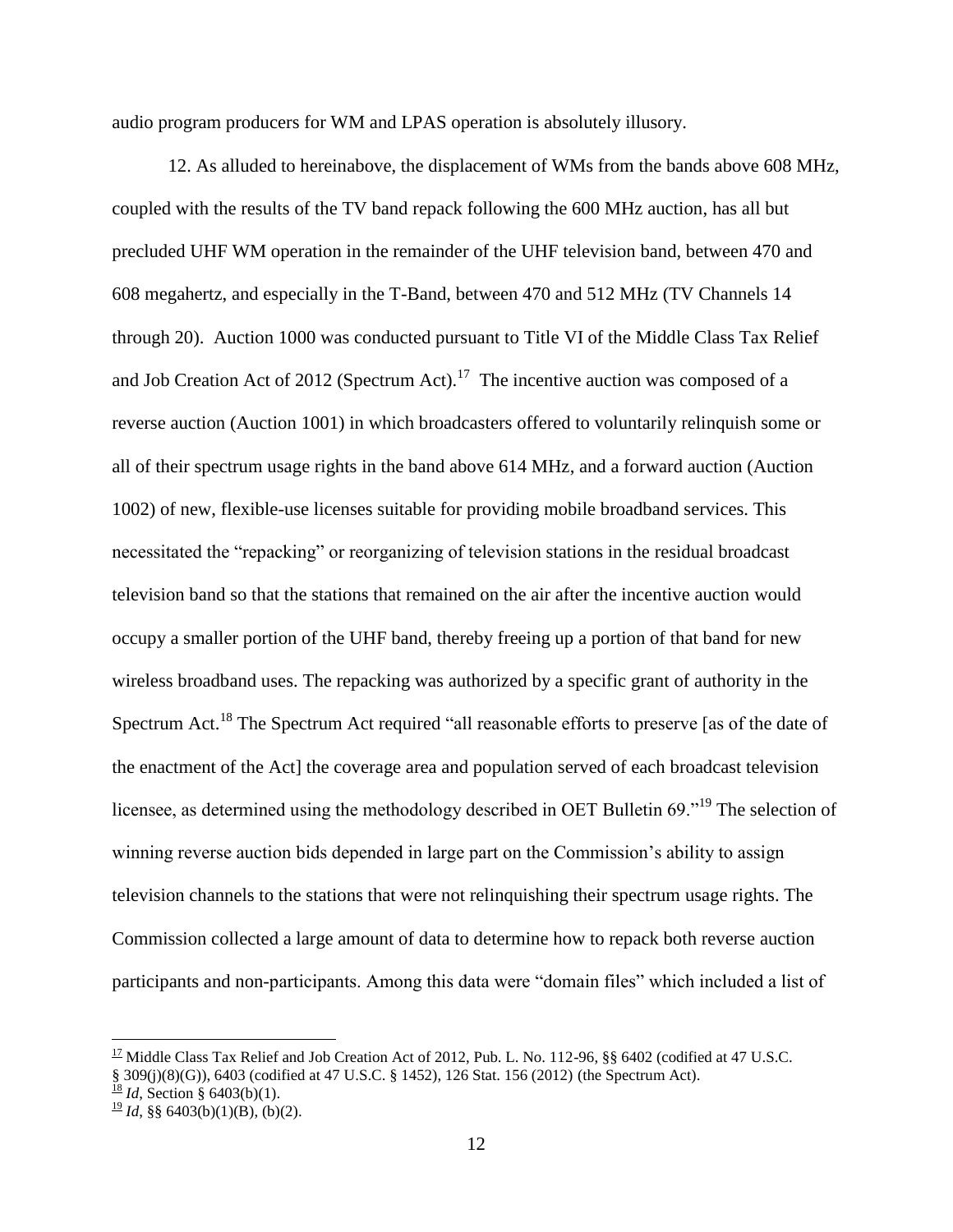all the channels to which a station could be assigned considering "fixed constraints": incumbents in the bands *other than domestic television stations* that were entitled to interference protection at fixed geographic locations and on specific channels. These incumbents included Canadian and Mexican television facilities or allotments, land mobile and radio astronomy facilities as well as wireless medical telemetry devices. The "constraint files," were used to check the feasibility of assigning permissible channels to stations that were to remain on the air.

13. In addition to the data required to carry out the statutory preservation mandate of the Spectrum Act [§ 6403(b)(2)], constraint files included data in order to meet the requirements of §§ 90.303 and 73.623(e) of the Commission's rules. 47 C.F.R. §§ 90.303 requires distance-based protections between television stations and land mobile operations in channels 14-20 in certain markets. 47 C.F.R. §73.623(e) protects land mobile licensees operating at variance with specified locations and channels under waivers of § 90.303. Unfortunately, despite the Commission's best efforts, co-channel land mobile radio interference has occurred in a large number of repack situations, and the process used in the repack failed to prevent it *ex ante*. The expectation of displaced broadcasters was that the preservation of coverage area and population served subsumed within that obligation was to provide a replacement channel during the repack that did not suffer increased incidents of interference. The actual results of the repack indicate that there are numerous conflicts  $\frac{20}{20}$  between repacked TV broadcasters and land mobile facilities. SBE is

 $\frac{20}{20}$  The Land Mobile Communications Council reports, anecdotally, that in many of the 12 T-Band markets in which TV Channels 14-20 are used for land mobile radio, interference is severe in the band 470-512 MHz. For example, in the Dallas market alone, severe, ongoing interference from co-channel or adjacent channel repacked TV stations located in Texas and Louisiana has been noted to WQXM642, WIJ389, WPKM616, WQBY576, WPLR982, WIM566, KNS428, WPMC359, WNAS361, WPLR672, WPJR757, WIL556, WPKV404, WPKM623, WPKV412, WPKW417, WPKW426, WPLQ505, KX8389, WPJP712, WPKM290, WPMW912, WPLQ520, WPOV621, WPMW908, WPQD624, WPKK217, WPKM635, WPQE404, WIM446, WIM303, WIM329, WIM446, WQBY580, WRFY813, WPKC839, WQBY580, WQZV347, WQBG879, WQBY576, WRFX998, WPKY902, WPXP470, WPYC727, WRHV227, WQVX225, WIM304, WIM574, WNXQ371, WPKK703, WPSS977, WPTU767, WQCA906, WQMM550, WQTN553, WNSW656, WQDI610, WQUN782, WPKC848, WPMK989, WPPA916,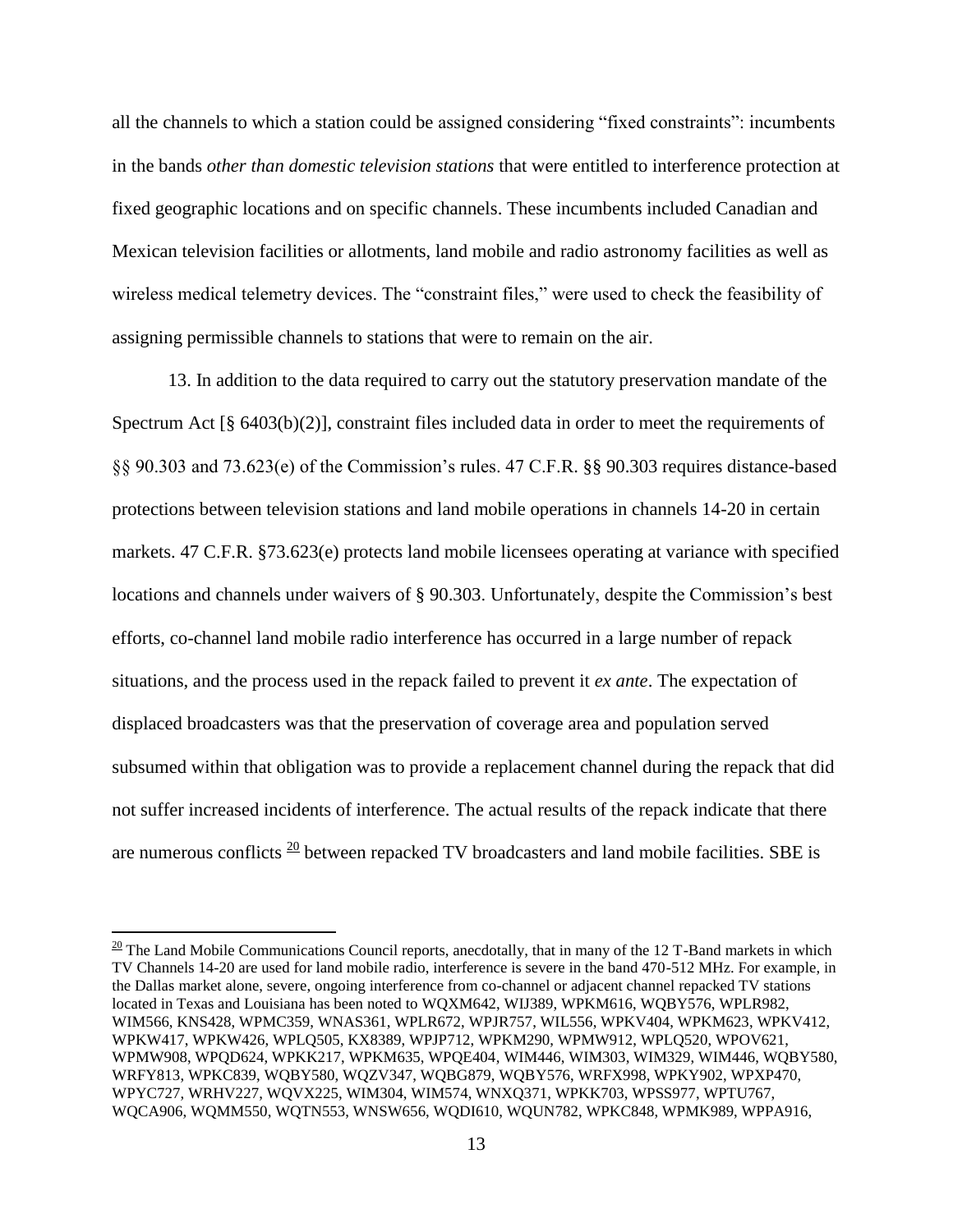working with the Land Mobile Communications Council (LMCC) to address these interference cases cooperatively, but the interference is preclusive in some markets, occurring regularly, each week. It is quite apparent that there is, in many T-Band markets*, no room for WMs or LPAS facilities*. Furthermore, given the repack, there are relatively few UHF TV channels between 21 and 36 (512-608 MHz) that are available for WM operation.

14. As a practical matter, the Commission cannot assert that it has adequately reaccommodated Part 74-licensed wireless mic users for any purpose whatsoever, given the two major disruptions of WM operation at 700 and 600 megahertz respectively in a period of ten years. Broadcasters have had to invest in reconfigured WMs twice, and they did so based on the strength of the Commission's inconsistent and unstable plans for reaccommodation. While there is likely an impracticality in the dedication of a specific TV channel in each market for WM operation, and while the maximum reaccommodation of television stations displaced from the 600 MHz band due to the UHF TV band auction is both statutorily mandated and clearly in the public interest, it is unclear, post-pandemic, how large scale sporting events, automobile races, regular, daily newscasts, political conventions and other entertainment programming and audio coverage of newsworthy events by broadcast, satellite, cable and broadband providers can continue as the public has come to expect. That shortage, which is current and acute, cannot be made up for by the use of WMAS in any market.

15. SBE is grateful for the opportunity to share these concerns with the Commission in the context of the resolution of this proceeding. We are hopeful that the Commission will recognize that the authorization of WMAS must be done carefully so as to not further disrupt incumbent narrowband WM operation, especially at UHF, and that the Commission should

WPVA505, WPVB757, WPXU766, WPYC714, WQBC525, WQBY627, WQBY653, WQUN585, WIM320, WQTN553, WIM556.